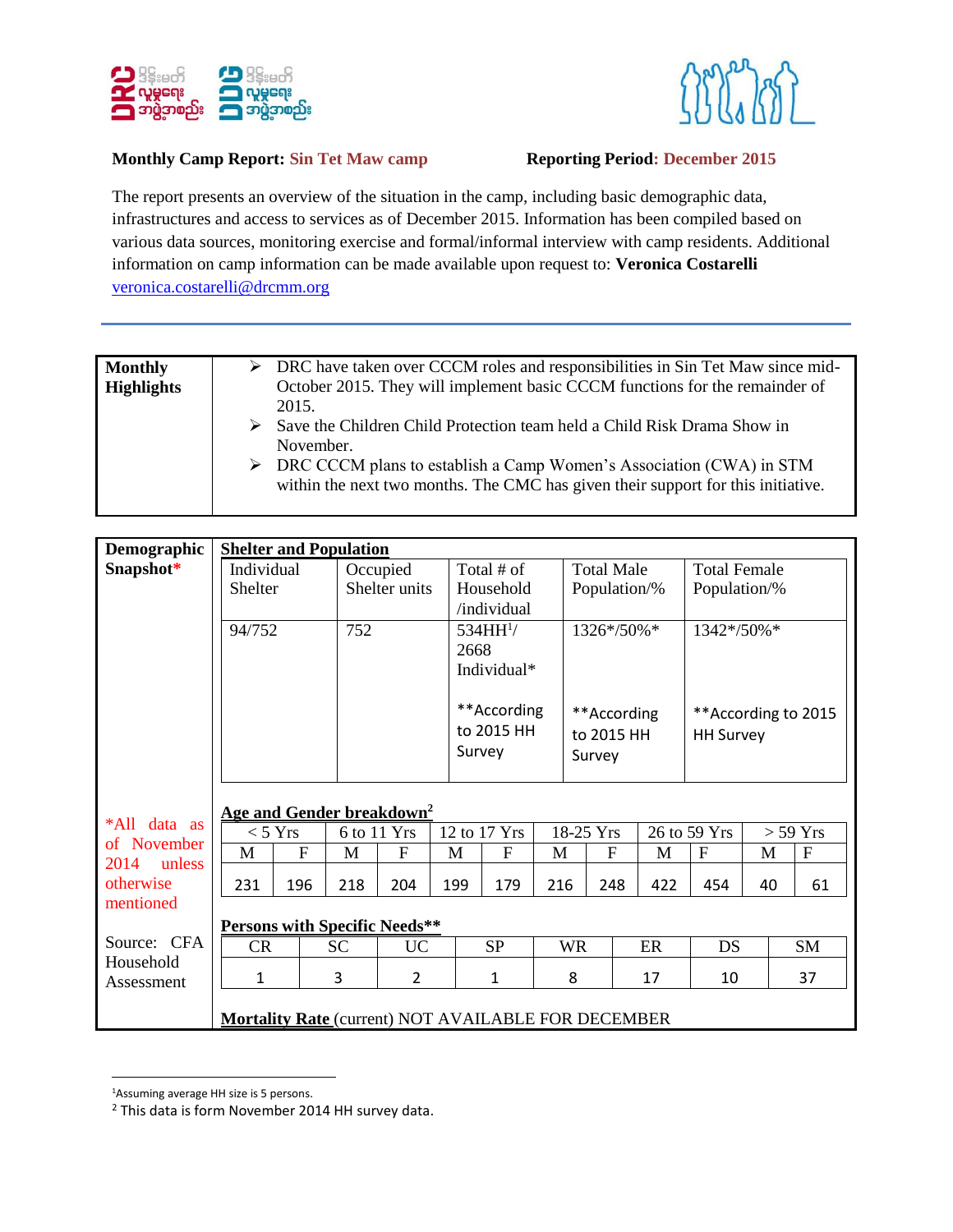



| F<br>F<br>М<br>М<br>IVI |  | <b>Birth</b> | Death $< 5$<br><b>Yrs</b> | Death $>$ 5 Yrs |
|-------------------------|--|--------------|---------------------------|-----------------|
|                         |  |              |                           |                 |
|                         |  |              |                           |                 |

| <b>Camp Level Update</b>                    |                                                                                                                                                                                                                                                                                                                                                                                                                                                                                                                                                                                                                                                                                                                                                                                                                                                                          |
|---------------------------------------------|--------------------------------------------------------------------------------------------------------------------------------------------------------------------------------------------------------------------------------------------------------------------------------------------------------------------------------------------------------------------------------------------------------------------------------------------------------------------------------------------------------------------------------------------------------------------------------------------------------------------------------------------------------------------------------------------------------------------------------------------------------------------------------------------------------------------------------------------------------------------------|
| Camp<br><b>Management</b><br><b>Support</b> | DRC-CCCM organized the camp coordination meeting with CMC members,<br>$\overline{\phantom{a}}$<br>community members, and service providers on 17 Nov 2015.<br>The CMC and DRC CCCM held a joint monthly meeting to discuss camp<br>$\overline{\phantom{a}}$<br>issues on 12 Nov 2015.<br>The DRC CCCM team conducted focus group discussions (FGDs) with<br>adult/elderly men, adult/elderly women, youth boys, and youth girls during the<br>month of November.<br>DRC is currently in the hiring process for one CCCM Field Office Assistant<br>$\overline{\phantom{a}}$<br>and 5 CCCM Incentive Workers in the camp.<br>The CMC reported that an estimated 20 solar lights in the camps were<br>$\overline{\phantom{a}}$<br>damaged and in need of repair.<br>The CMC reported that one of the main drains in the camp does not allow the<br>$\overline{\phantom{a}}$ |
| <b>Other</b><br>updates                     | water to flow properly because the contractor never finished their construction<br>project.<br>During the monthly joint CCCM/CMC meeting, the CMC members raised the<br>issue of fuel shortages in the camp. They mentioned that ICRC had plans to<br>distribute fuel in the coming weeks and until then IDPs were mostly burning<br>garbage or plant matter for cooking fuel.<br>Also during this meeting, the CMC mentioned that the clinic runs regularly on<br>Tuesdays, but that Thursdays are not as regular.                                                                                                                                                                                                                                                                                                                                                      |

| <b>Camp Sectoral Update</b>                       |                                                | <b>Planned activities</b>                      |
|---------------------------------------------------|------------------------------------------------|------------------------------------------------|
| <b>Shelter</b><br><b>ICRC</b>                     | Nothing to report.<br>$\overline{\phantom{a}}$ |                                                |
| Food<br><b>Non</b><br><b>Items</b><br><b>ICRC</b> | Nothing to report.<br>$\overline{\phantom{a}}$ | Nothing to report.<br>$\overline{\phantom{a}}$ |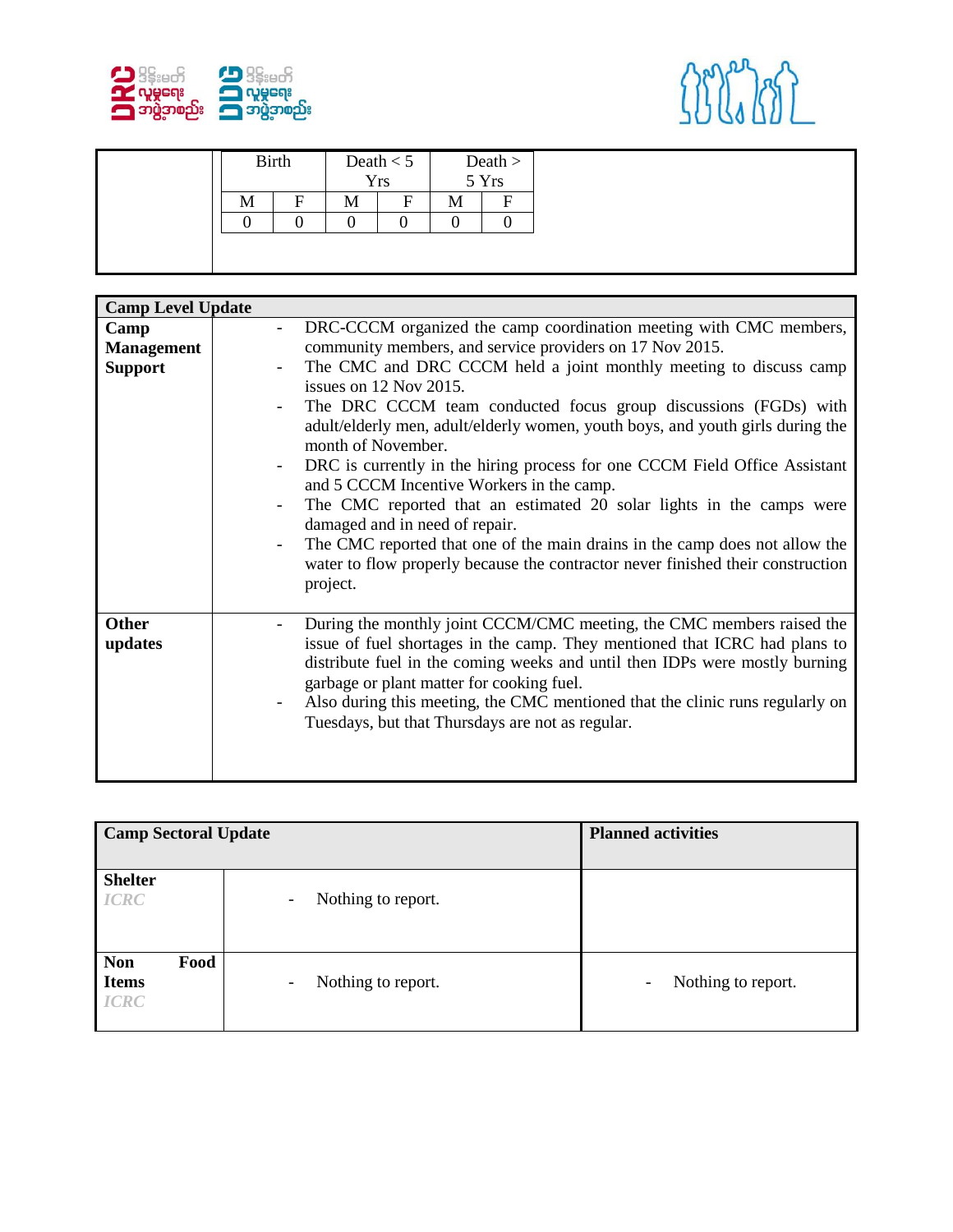



| <b>WASH</b><br>Save the<br><b>Children</b>                                 | Weekly camp cleaning on-going;<br>Home visits being conducted for<br>hygiene promotion;<br>Infrastructure monitoring conducted;<br>$\blacksquare$<br>Meetings conducted with child, mother,<br>and community groups;<br>Solid waste is being burned in the<br>$\overline{\phantom{a}}$<br>incinerator once per week;<br>Volunteer training and latrine cleaning<br>$\overline{\phantom{a}}$<br>on-going. |                                                                                                      |
|----------------------------------------------------------------------------|----------------------------------------------------------------------------------------------------------------------------------------------------------------------------------------------------------------------------------------------------------------------------------------------------------------------------------------------------------------------------------------------------------|------------------------------------------------------------------------------------------------------|
| <b>Health</b><br>(MOH)<br>Government,<br><b>MOH, MSF</b>                   | No updates were provided.                                                                                                                                                                                                                                                                                                                                                                                | Regular health support is provided 2<br>days per week.                                               |
| Food<br><b>Save</b><br>the<br><b>Children</b>                              | November food rations were delivered<br>for 633 HHs (2372 population) and post-<br>distribution monitoring was conducted;<br>Regular meetings were conducted with<br>$\overline{\phantom{a}}$<br>the CMC and FMC;<br>Plans have begun for the December<br>$\overline{\phantom{a}}$<br>food distribution.                                                                                                 | Nothing to report.                                                                                   |
| <b>Education</b><br><b>Save</b><br>the<br><b>Children</b>                  | Monthly examinations were held and<br>prizes given.<br>One Star Training has been provided.<br>$\overline{\phantom{a}}$<br>Monthly meeting with the Parent<br><b>Teacher Association and School</b><br>Committee was held.                                                                                                                                                                               | Nothing to report                                                                                    |
| Livelihood                                                                 | Nothing to report                                                                                                                                                                                                                                                                                                                                                                                        | Nothing to report                                                                                    |
| <b>Protection</b><br>DRC,                                                  | Meeting has been held with Women's<br>Group.                                                                                                                                                                                                                                                                                                                                                             | Regular protection monitoring, referrals<br>of incident cases, and other activities are<br>on-going. |
| <b>Child</b><br><b>Protection</b><br><b>Save</b><br>the<br><b>Children</b> | CPG meeting held this month as normal;<br>$\overline{\phantom{a}}$<br>Vocational training provided to children;<br>۰<br>Child risk drama show was held in<br>November;<br>Regular referrals and follow-up on-<br>$\overline{\phantom{a}}$<br>going;<br>Cash grants were provided to 12<br>children in November.                                                                                          | Planning to update the list of children in<br>the camp.                                              |